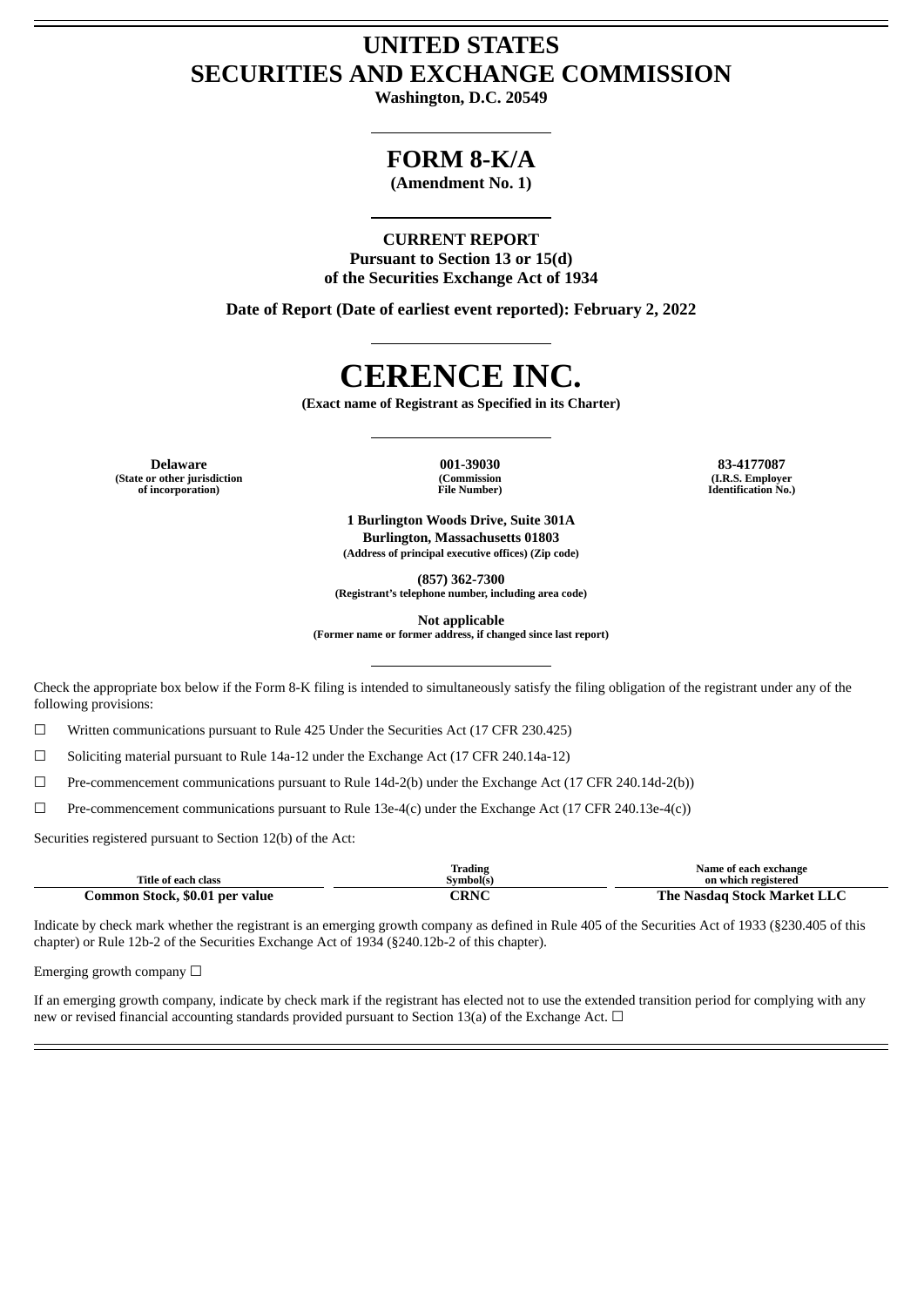#### **Explanatory Note**

This Current Report on Form 8-K/A (this "Amendment") amends the Current Report on Form 8-K of Cerence Inc. (the "Company") filed with the U.S. Securities and Exchange Commission on February 3, 2022 (the "Original Form 8-K"). The Original Form 8-K reported the final voting results of the Company's 2022 Annual Meeting of Stockholders held on February 2, 2022 (the "2022 Annual Meeting"). The sole purpose of this Amendment is to disclose the Company's decision regarding how frequently it will conduct future stockholder advisory votes to approve the compensation of the Company's named executive officers ("Say-on-Pay Votes"). No other changes have been made to the Original Form 8-K.

### **Item 5.07 Submission of Matters to a Vote of Security Holders.**

As previously reported in the Original Form 8-K, in an advisory vote held at the 2022 Annual Meeting on the frequency of future Say-on-Pay Votes, the Company's stockholders expressed their preference for a Say-on-Pay Vote to be conducted every year. On May 4, 2022, the Company's Board of Directors considered the outcome of this advisory vote and determined that future Say-on-Pay Votes will be conducted every year. The Company's Board of Directors will re-evaluate this determination after the next stockholder advisory vote on the frequency of Say-on-Pay Votes (which will be at the 2028 Annual Meeting of Stockholders, unless presented earlier).